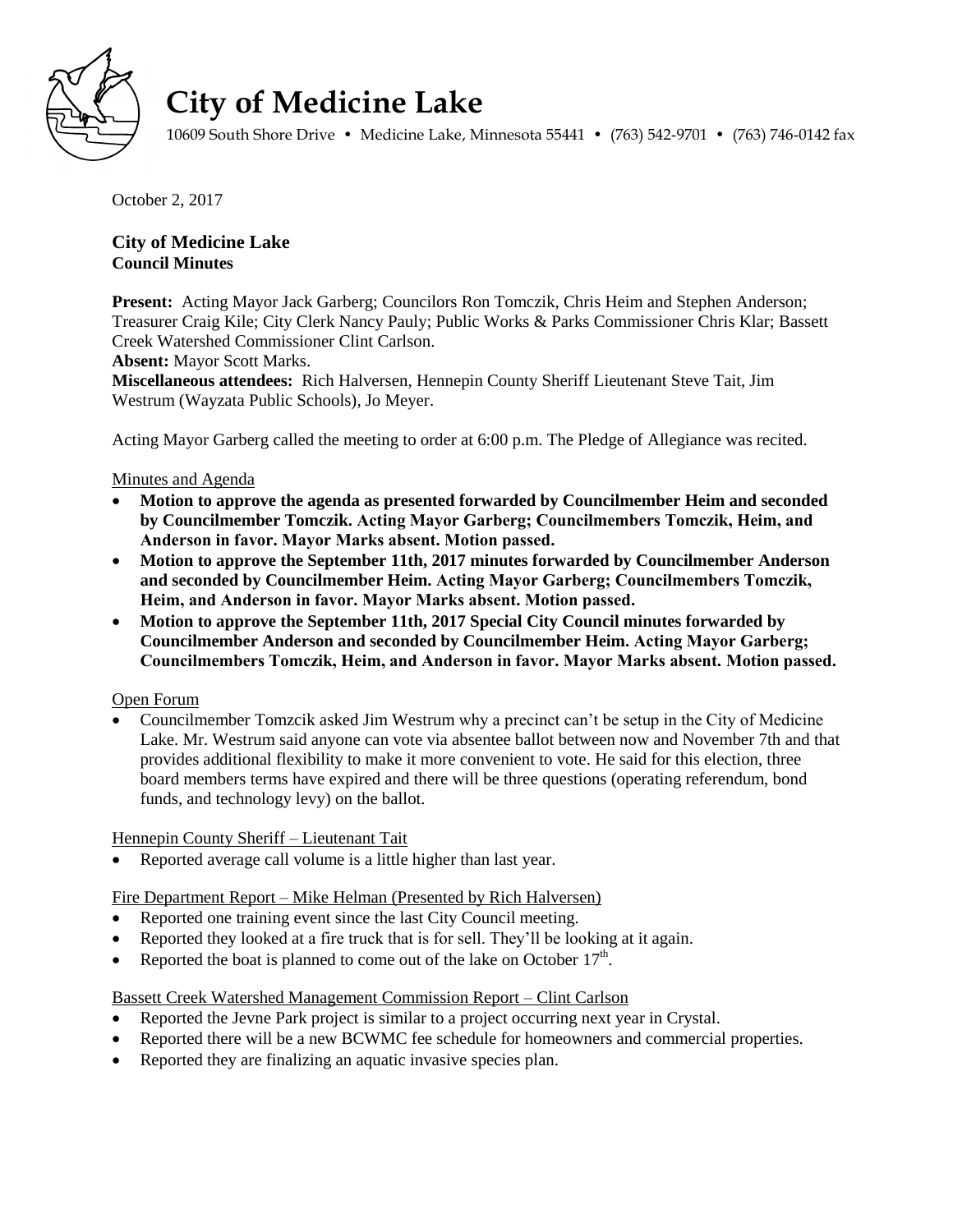Public Works Report – Chris Klar

- Reported the sewer lining will start in about two weeks.
- Reported he contacted Badger State to inspect the lift station.
- Reported he has been cleaning the drainage swales along the south side of the park.
- Reported he and Clint Carlson have been discussing home construction and silting. Decision was made for Mr. Klar, Councilmember Tomczik, and Mr. Carlson will talk with several of the contractors about installing silt fence.

# Parks Report – Chris Klar

Reported there are a few issues with silt and drainage with water coming off the street.

# Treasurer's Report-Craig Kile

- Receipts in reporting period: \$21,147
- Receipts year to date: \$235,358
- Disbursements in reporting period: \$24,582
- Disbursements year to date: \$277,244
- **Motion to approve the summary spending, receipts and cash balances through October 1, 2017 forwarded by Councilmember Heim and seconded by Councilmember Tomczik. Acting Mayor Garberg; Councilmembers Tomczik, Heim, and Anderson in favor. Mayor Marks absent. Motion passed.**

# Officer Reports:

Councilmember Garberg

 Reported he and Rich Halversen will be looking into the internet service at City Hall and the Fire Hall.

Councilmember Tomczik

Reported nothing to report.

# Councilmember Heim

- Reported the sewers were cleaned and cameras sent through the entire sewer system. The liner is being made. One section of the sewer has a sag and won't be able to be lined and it will need to be replaced.
- Reported there is no increase in sewer charges from Met Council.

# Councilmember Anderson

• Reported nothing to report.

#### Mayor Marks

No report.

#### Unfinished Business

Acting Mayor Garberg thanked Jo Meyer for the nice Laker.

#### New Business

• None

**Motion to adjourn forwarded by Councilmember Anderson and seconded by Councilmember Tomczik. Acting Mayor Garberg; Councilmembers Tomczik, Heim, and Anderson in favor. Mayor Marks absent. Motion carried at 7:12 p.m.**